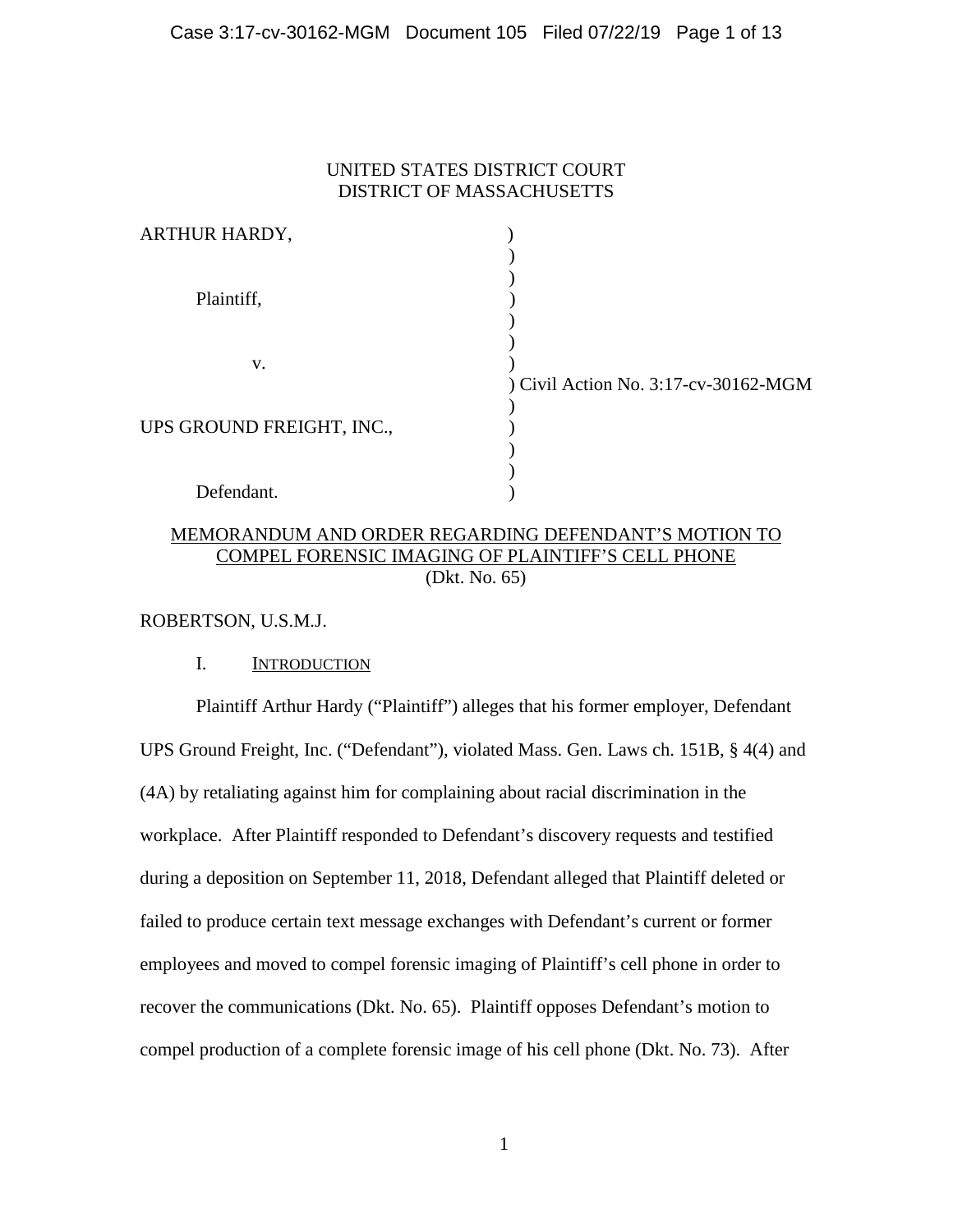### Case 3:17-cv-30162-MGM Document 105 Filed 07/22/19 Page 2 of 13

hearing and consideration of the parties' submissions, Defendant's motion for forensic imaging of Plaintiff's cell phone is DENIED for the reasons stated in court and for those set forth herein.

### II. BACKGROUND AND PROCEDURAL HISTORY

Plaintiff began working for Defendant as a mechanic in December 2010 (Am. Compl.  $\P$  5 at 2).<sup>[1](#page-1-0)</sup> Plaintiff alleges that he first complained to his supervisors about racial harassment in September 2013. Thereafter, he complained to Defendant's Human Resources Department, and, dissatisfied with Defendant's response, filed a charge of discrimination with the Massachusetts Commission Against Discrimination ("MCAD") in July 2014. He withdrew his MCAD charge in October 2015 and filed a state court complaint (Am. Compl.  $\P$  8-1[2](#page-1-1) at 2).<sup>2</sup> He alleges retaliation for protected activity in the form of unwarranted disciplinary notices beginning in or around November of 2015 and culminating in the termination of his employment on or around February 19, 2019 (Am. Compl. ¶¶ 14-28). After starting the process at the MCAD, he initiated the instant action in state court on October 19, 2017 (Dkt. No. 1 at 2). Defendant removed the case (Dkt. No. 1).

On April 9, 2018, Defendant asked Plaintiff to produce the following:

• Any and all documents, including, without limitation, all notes, summaries, journals, minutes, e-mails, and/or memoranda, concerning any communications, discussions, conversations or

<span id="page-1-0"></span> $<sup>1</sup>$  The brief factual summary set forth herein is drawn from Plaintiff's amended complaint,</sup> which is found at docket number 86.

<span id="page-1-1"></span> $2$  Plaintiff's first state court complaint, alleging a hostile work place, was tried to a jury in this court, resulting in a defense verdict. *See Hardy v. UPS Ground Freight, Inc.*, Civil Action No. 15-cv-30196-MGM (filed Nov. 5, 2015).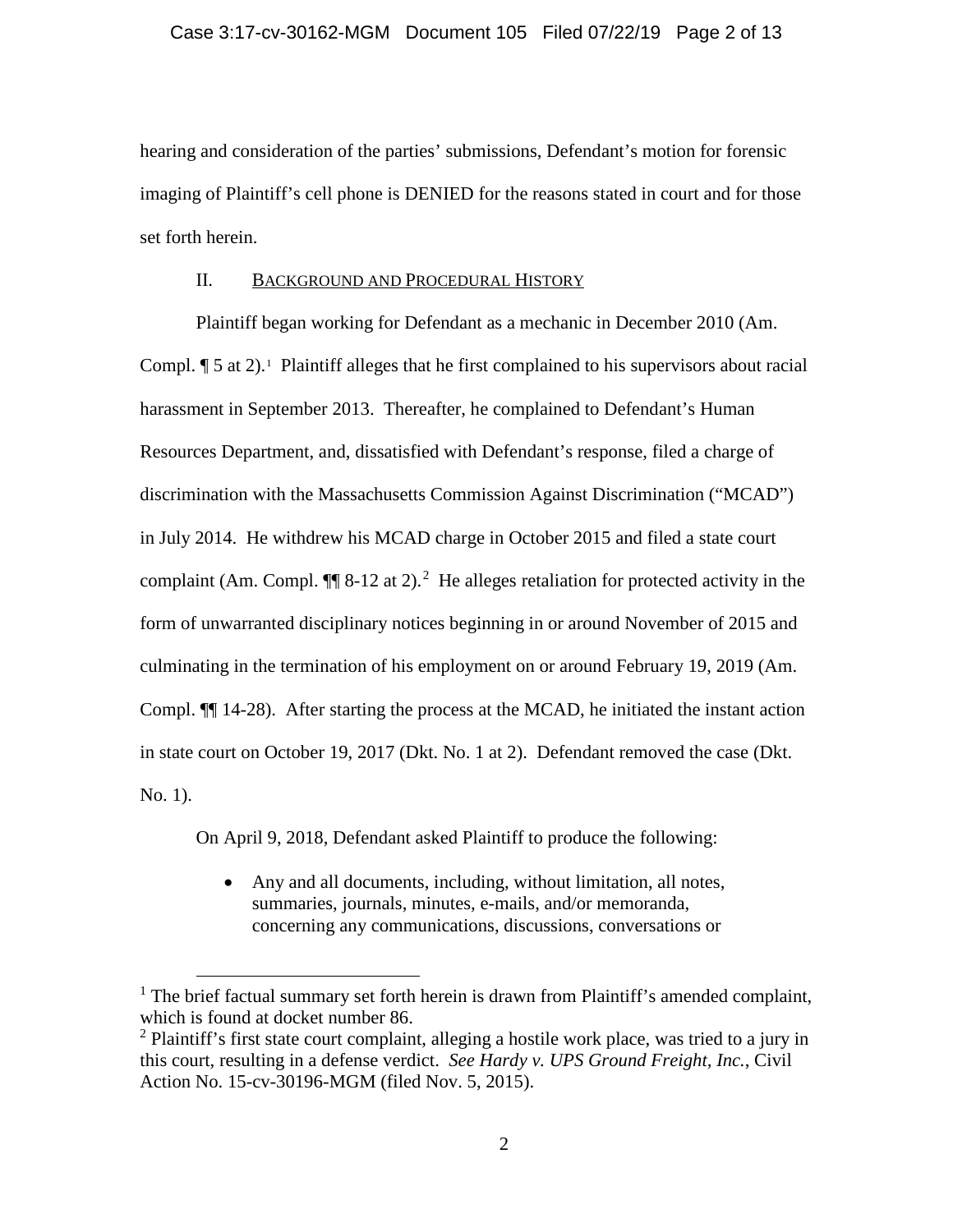meetings [he] had with anyone now or formerly employed by UPS concerning any of the allegations in the complaint.

(Dkt. No. 65-1 ¶ 8 at 6).

• Any and all documents or other records, including but not limited to, recordings of any kind, emails and text messages, or instant messaging, evidencing communications between [him] and any other current or former employee, supervisor, manager, or agent of Defendant related to your Complaint or this Litigation.

(Dkt. No. 65-1 ¶ 20 at 8).

Defendant claims that Plaintiff failed to produce all the requested materials and grounds its motion to compel a forensic image of Plaintiff's cell phone in portions of Plaintiff's deposition testimony (Dkt. No. 65 at 1). During Plaintiff's deposition, he testified that he exchanged text messages with several current or former employees of Defendant about various topics (Dkt. No. 65-2 at 6). According to Plaintiff, these text messages exchanges included an exchange "a long time ago" with Scott Moore ("Moore"), a current employee of Defendant, about an inspection of tie-rods on a vehicle (Dkt. No. 65-2 at 13). Plaintiff indicated that he no longer had the text messages he exchanged with Moore (Dkt. No. 65-2 at 13).

Speculating that Plaintiff might have exchanged other text messages with other of Defendant's employees that have not been disclosed or produced, Defendant seeks a forensic image of Plaintiff's cell phone to: "(1) ascertain the scope of discoverable but allegedly withheld information; (2) obtain clear and reviewable copies of relevant text messages; and (3) recover [allegedly spoliated] text messages" (Dkt. No. 65 at 5). In response, Plaintiff represents that, except for the messages he exchanged with Moore, he has produced screenshots of all relevant, responsive text messages without any redactions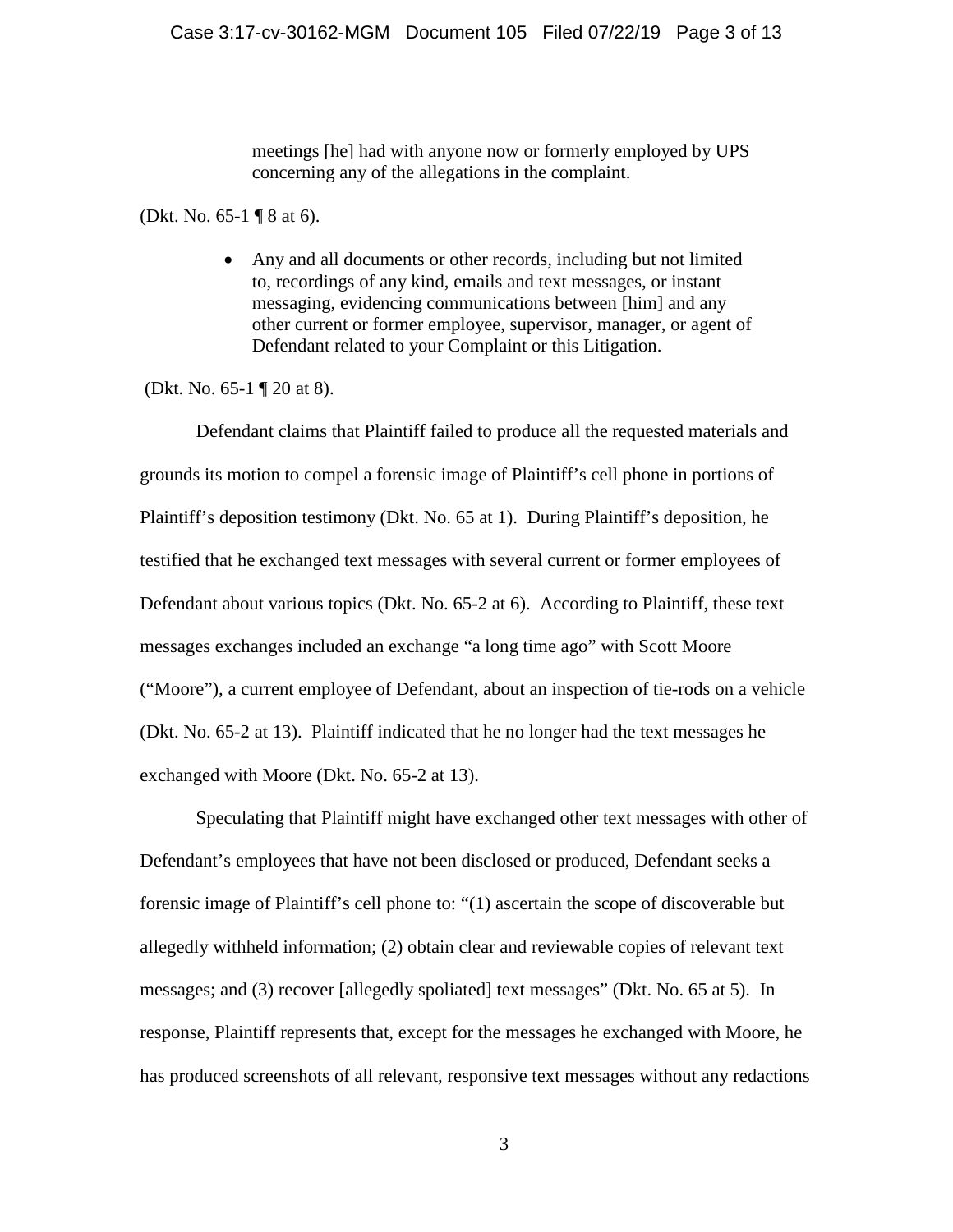#### Case 3:17-cv-30162-MGM Document 105 Filed 07/22/19 Page 4 of 13

(Dkt. No. 73 at 2). Beyond speculation and Plaintiff's loss of the Moore text messages, Defendant has not articulated a basis for an accusation that Plaintiff may have engaged in spoliation of evidence.

Plaintiff opposes Defendant's motion on the bases that Defendant has not established the relevance of the entire contents of his cell phone to any claim or defense in the case, that the potential invasion of his privacy outweighs any benefit a forensic examination of his cell phone might have, and that a forensic image of the entire contents of his cell phone is not a proper sanction for the alleged spoliation of evidence (Dkt. No. 73 at 8).

### III. DISCUSSION

Federal Rule of Civil Procedure 26(b)(1) provides, in pertinent part, as follows:

Unless otherwise limited by court order, the scope of discovery is as follows: Parties may obtain discovery regarding any nonprivileged matter that is relevant to any party's claim or defense and proportional to the needs of the case, considering the importance of the issues at stake in the action, the amount in controversy, the parties' relative access to relevant information, the parties' resources, the importance of the discovery in resolving the issues, and whether the burden or expense of the proposed discovery outweighs its likely benefit. Information within this scope of discovery need not be admissible in evidence to be discoverable.

When determining whether to grant a motion to compel the forensic imaging of a cell phone or other electronic device, courts have considered whether the examination will reveal information that is relevant to the claims and defenses in the pending matter and whether such an examination is proportional to the needs of the case given the cell phone owner's compelling privacy interest in the contents of his or her cell phone. *See Ramos v. Hopele of Ft. Lauderdale, LLC,* CASE NO. 17-62100-CIV-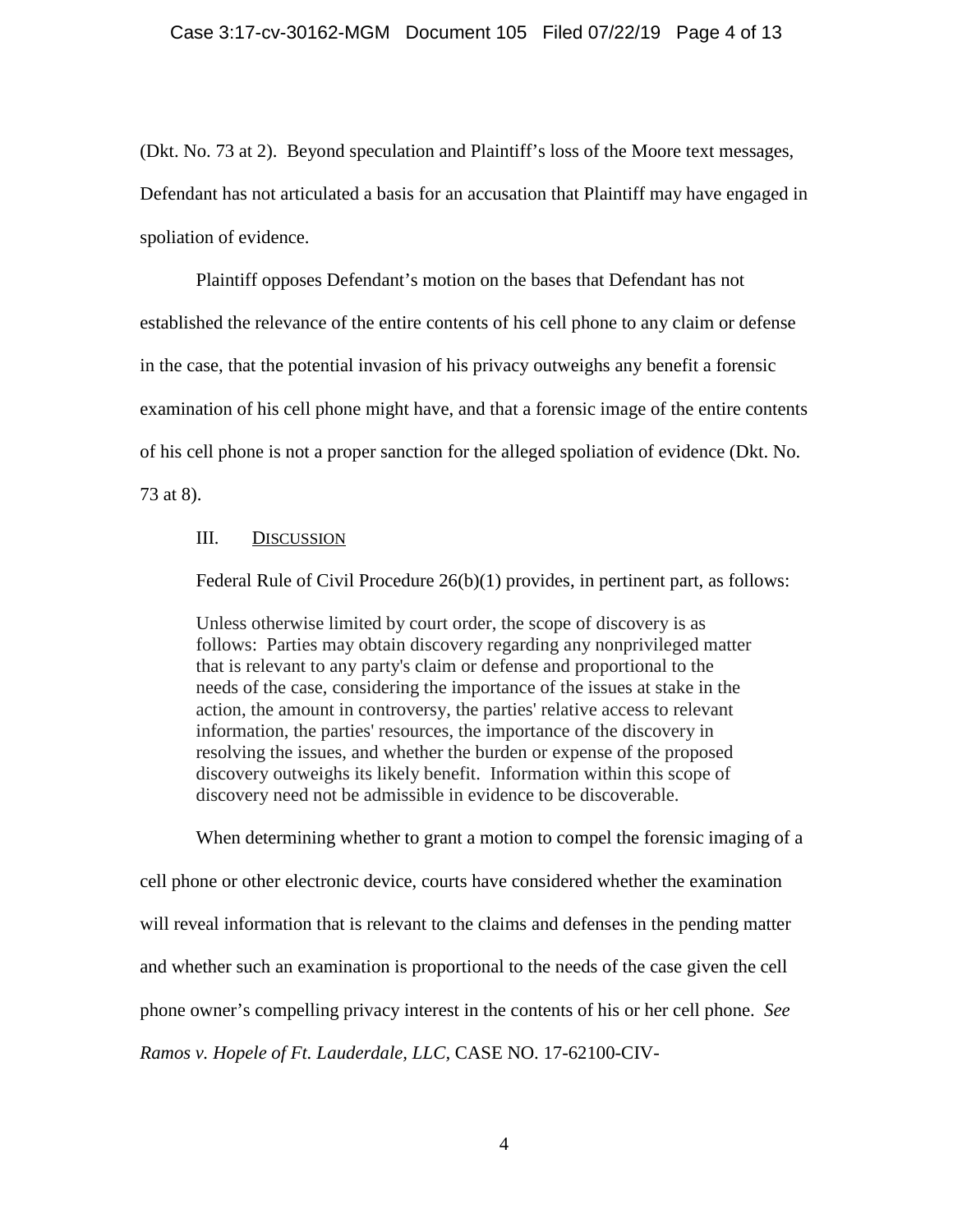MORENO/SELTZER, 2018 WL 1383188, at \*3 (S.D. Fla. Mar. 19, 2018); *John Crane Grp. Corp. v. Energy Devices of Texas, Inc.*, CIVIL ACTION NO. 6:14-CV-178, 2015 WL 11089486, at  $*3$  (E.D. Tex. Feb. 2, 2015) (denying the plaintiff's motion to compel forensic imaging of computer hard drives and granting the defendant's motion for a protective order because of the inherent privacy concerns). An aspect of the proportionality determination is whether the party requesting imaging has shown that the data sought likely can be recovered. *See Antioch Co. v. Scrapbook Borders, Inc.*, 210 F.R.D. 645, 652 (D. Minn. 2002) (allowing access to defendants' computer hard drive to "attempt to resurrect data that ha $[d]$  been deleted" where the defendant's expert attested to the possibility that data could be recovered and that further delay risked loss of relevant data); *Playboy Enters., Inc. v. Welles*, 60 F. Supp. 2d 1050, 1054 (S.D. Cal. 1999) (allowing access to defendant's computer based on a showing that "the probability that at least some of the e-mail may be recovered is just as likely, if not more so, than the likelihood that none of the e-mail will be recovered").

### A. Relevance

"The forensic examination that [Defendant] seeks is not limited in any way, whether by search term, date, or identity of the sender or receiver." *Ramos*, 2018 WL 1383188, at \*1. Defendant's request to examine the contents of Plaintiff's entire cell phone thus "threatens to sweep in documents, and information that are not [remotely] relevant to the issues in the case, such as Plaintiff's private text messages, e-mails, contact lists, and photographs." *Henson v. Turn, Inc.*, Case No. 15-cv-01497-JSW (LB), 2018 WL 5281629, at \*5 (N.D. Cal Oct. 22, 2018). The court accepts for purposes of

5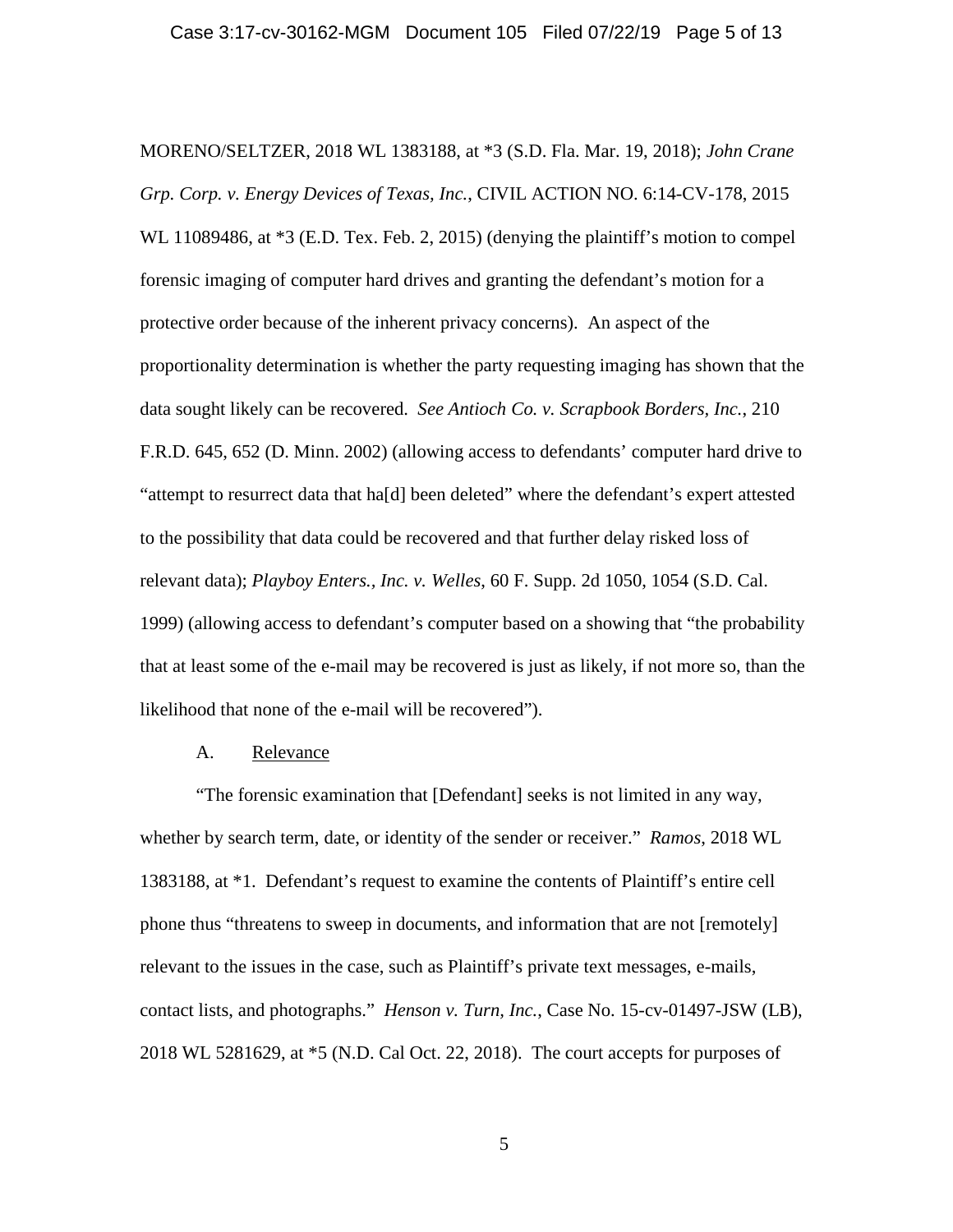argument that Plaintiff's text messages with Moore concerning his inspection of tie rods may have some relevance to his retaliation claims because the messages may have some bearing on his performance and the reasons for any adverse actions taken by Defendant. Given the sensitive nature of the contents of personal computers or cell phones, however, courts have been wary to grant a motion to compel forensic imaging in response to a request for information that has not been shown to be at the heart of a claim or defense in the ongoing litigation. *See, e.g., John B. v. Goetz*, 531 F.3d 448, 459-60 (6th Cir. 2008), *abrogated on other grounds by Campbell-Ewald Co. v. Gomez*, 136 S.Ct. 663 (2016), (given the privacy and confidentiality concerns, "'[c]ourts have been cautious in requiring the mirror imaging of computers where the request is extremely broad in nature and the connection between the computers and the claims in the lawsuit are unduly vague or unsubstantiated in nature.'") (alteration in original) (quoting *Balboa Threadworks, Inc. v. Stucky,* No. 05-1157-JTM-DWB, 2006 WL 763668, at \*3 (D. Kan. Mar. 24, 2006)); *see also Henson*, 2018 WL 5281629, at \*5 (denying motion to compel plaintiffs to produce their cell phone for forensic imaging where, even if some information on the cell phones might be relevant, the overbroad request would sweep in "documents and information that are not relevant to the issues in [the] case").

Leaving aside the Moore text messages, the deposition testimony cited by Defendant does not establish that Plaintiff "communicated at length, with a minimum of five (5) former and current UPS employees, via text message, regarding issues directly related to this action" (Dkt. No. 65 at 2) and failed to retain and produce relevant information. Defendant has failed to establish that the circumstances warrant a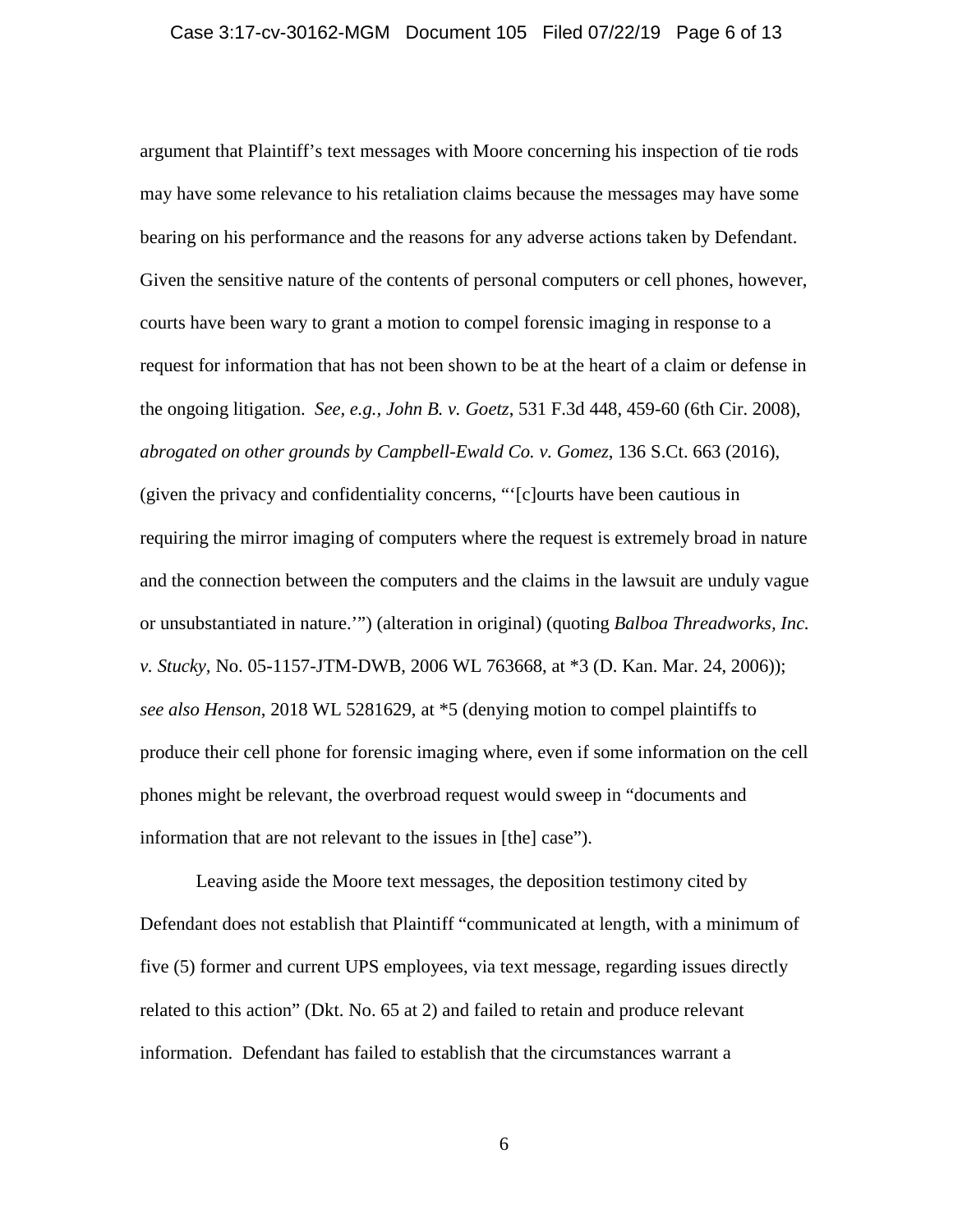#### Case 3:17-cv-30162-MGM Document 105 Filed 07/22/19 Page 7 of 13

compelled wholesale imaging of the entire contents of Plaintiff's cell phone because, absent a more specific showing, Defendant has not met its burden of demonstrating the relevance of the contents of the forensic image it seeks. *See Ramos*, 2018 WL 1383188, at \*2 (denying the defendant's motion to compel forensic imaging where the existence of text messages was undisputed but the relevance of the content of the messages was not sufficiently established); *contrast Antioch Co.*, 210 F.R.D. at 651-52 (granting the plaintiff's motion to compel forensic imaging where there was a strong showing that the data in question could be relevant to the movant's claim).

#### B. Proportionality

"[M]odern cell phones are not just another technological convenience. With all they contain and all they may reveal, they hold for many Americans 'the privacies of life.'" *Riley v. California*, 573 U.S. 373, 403 (2014) (quoting *Boyd v. United States*, 116 U.S. 616, 625 (1886)). *See Bakhit v. Safety Mktg., Inc.,* Civ. No. 3:13CV1049 (JCH), 2014 WL 2916490, at \*3 (D. Conn. June 26, 2014) (applying *Riley's* principles to a civil discovery request). "The utility of permitting a forensic examination of personal cell phones must be weighed against inherent privacy concerns." *John Crane Grp. Corp.*, 2015 WL 11089486, at \*3. *See also Crabtree v. Angie's List, Inc.*, No. 1:16-cv-00877- SEB-MJD, 2017 WL 413242, at \*3 (S.D. Ind. Jan. 31, 2017) (citing *Hespe v. City of Chi.*, No. 13 C 7998, 2016 WL 7240754, at \*3 (N.D. Ill. Dec. 15, 2016)); *Areizaga v. ADW Corp.*, No. 3:14-cv-2899-B; 2016 WL 9526396, at \*3 (N.D. Tex. Aug. 1, 2016); *see* also Fed. R. Civ. P. 34, advisory committee's note to 2006 amendment. Generally, a court will deny a motion to compel forensic imaging of personal electronic devices if the party

7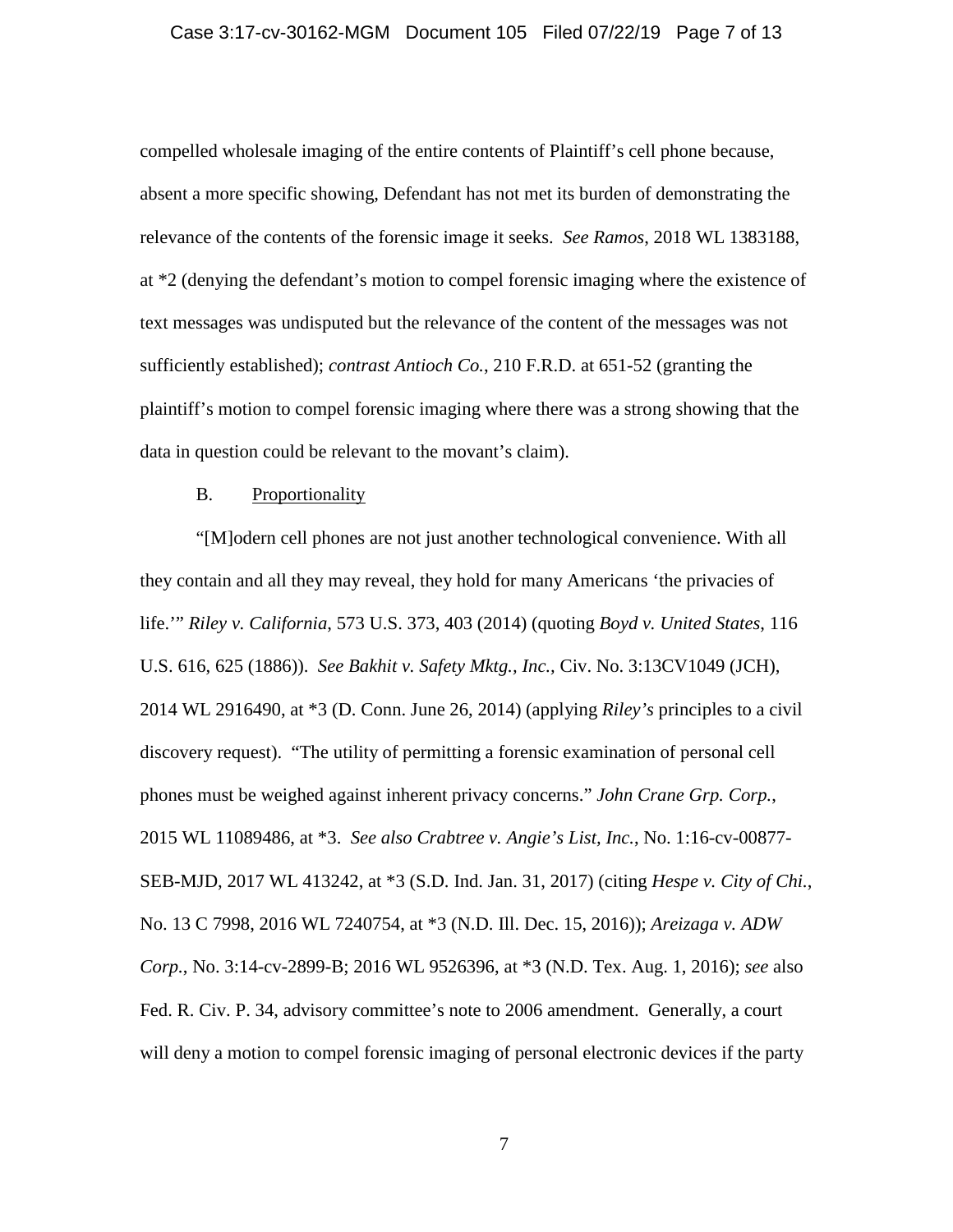#### Case 3:17-cv-30162-MGM Document 105 Filed 07/22/19 Page 8 of 13

seeking the image fails to show that it will likely produce the material it seeks, if an alternative, less invasive means of obtaining the evidence exists, or if the motion is not accompanied by a proposal for a protocol appropriately tailored to protect the privacy concerns of the opposing party. *See John B.*, 531 F.3d at 460-61 (holding that the trial court abused its discretion by granting a motion to compel forensic imaging when less intrusive means of obtaining the desired evidence were available); *contrast Genworth Fin. Wealth Mgmt., Inc. v. McMullan*, 267 F.R.D. 443, 447 (D. Conn. 2010) (granting the plaintiff's request to compel forensic imaging after it had "exhaustively established that forensic imaging by a neutral expert is the only way that the Plaintiff will be able to secure the electronic data to which is it entitled").

Aside from the Moore text messages, Defendant has not established that Plaintiff has deleted or lost relevant information from his cellphone (Dkt. No. 65-2). As to the Moore text messages, Defendant has failed to demonstrate that they can be recovered by an imaging of his cell phone and has failed to show that the messages are unavailable from Moore himself. Rather than demonstrating by expert affidavit or otherwise that the Moore text messages, which, according to Plaintiff, were exchanged a long time ago, could still be recovered, Defendant makes the broad assertions that electronic information is discoverable (Dkt. No. 65 at 2, 5). That is beside the point. Courts have required that a movant make at least some effort, for example, by way of expert testimony or an affidavit, to show that this intrusive means of discovery is likely to yield the results sought. *See Williams v. Mass. Mut. Life Ins. Co.*, 226 F.R.D. 144, 146-47 (D. Mass. 2005) (denying the plaintiff's motion to compel forensic imaging of the defendant's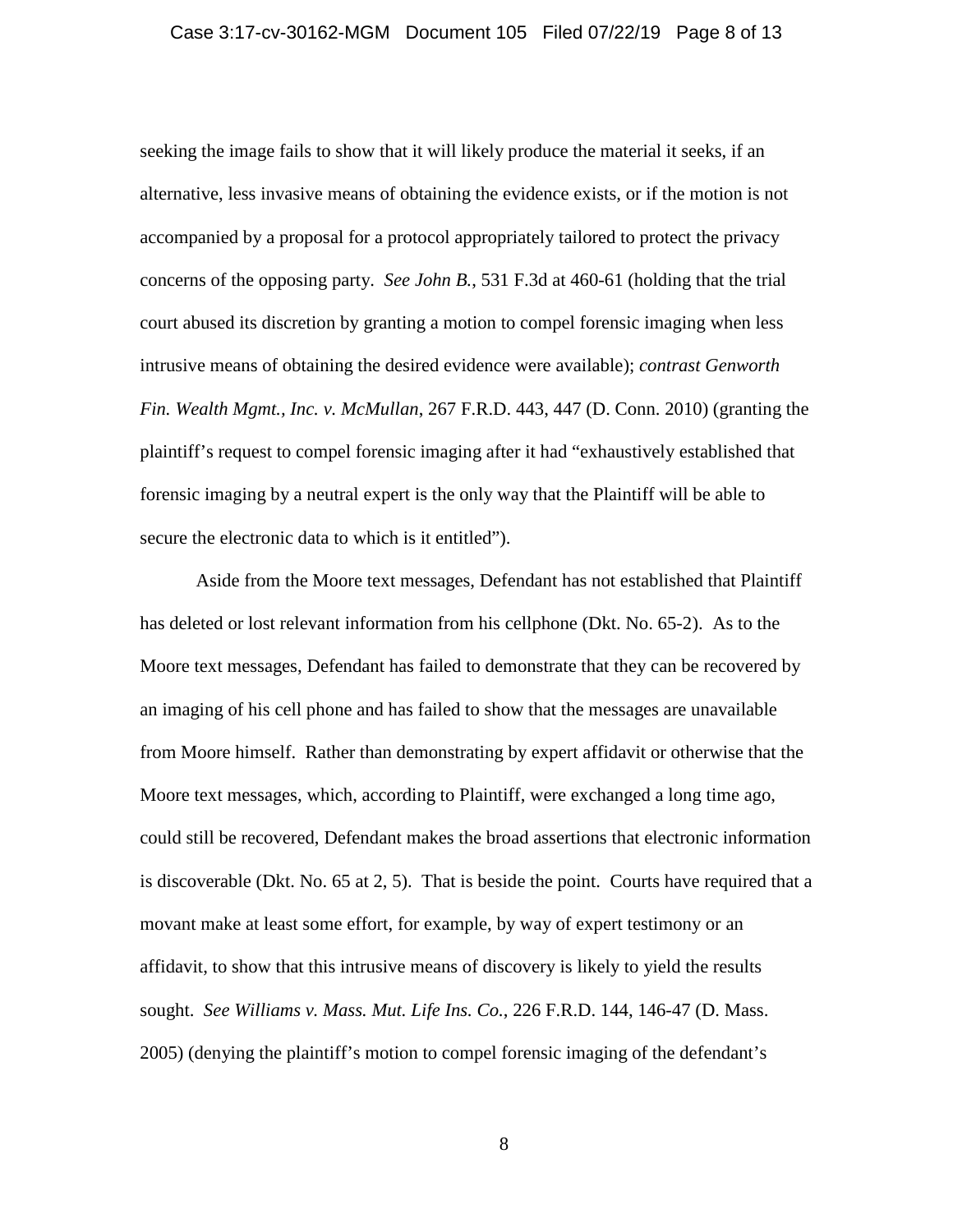#### Case 3:17-cv-30162-MGM Document 105 Filed 07/22/19 Page 9 of 13

computer where there was no showing that the sought-after evidence existed or had been withheld); *Antioch Co.,* 210 F.R.D. at 651-62.

Further, Defendant has failed to show that a far less intrusive option would not yield the information it seeks. *See Tingle v. Herbert*, Civil Action No. 15-626-JWD-EWD, 2018 WL 1726667, at \*7 (M.D. La. Apr. 10, 2018) (before the defendants could obtain access to the plaintiff's cell phone, the defendants were required to demonstrate that they attempted to obtain the information by less intrusive means). As to the Moore messages, Defendant has not indicated in its submission that it attempted to get copies of the text messages from Moore, who is employed by Defendant.<sup>[3](#page-8-0)</sup> As to relevant text message exchanges with other employees, which so far as appears from Plaintiff's deposition testimony, remain on Plaintiff's cell phone, Defendant has apparently not sought straightforward production as a less intrusive alternative to a complete forensic image of the cell phone. [4](#page-8-1)

In addition, Defendant has not proposed a protocol that would limit its access to private or privileged contents of Plaintiff's cell phone. *See In re: Ford Motor Co.*, 345 F.3d 1315, 1317 (11th Cir. 2003) (reversing the district court's order granting the plaintiff

<span id="page-8-1"></span><span id="page-8-0"></span><sup>&</sup>lt;sup>3</sup> At argument, Defendant's counsel represented that it had recovered from Moore's cell phone the Moore side of Moore's text message exchange with Plaintiff but not Plaintiff's side of that exchange, a representation that, as Plaintiff's counsel contended, appears implausible in view of how text messages generally are stored and displayed. Further, defense counsel did not represent that Defendant had subjected Moore's cell phone to a forensic examination in an effort to obtain a complete record of the exchange. <sup>4</sup> Further demonstrating Defendant's startling lack of concern for Plaintiff's compelling privacy concerns, Plaintiff's counsel informed the court that Defendant showed up at Plaintiff's deposition with a forensic examiner prepared to image Plaintiff's cell phone then and there without any order from the court authorizing it to do so.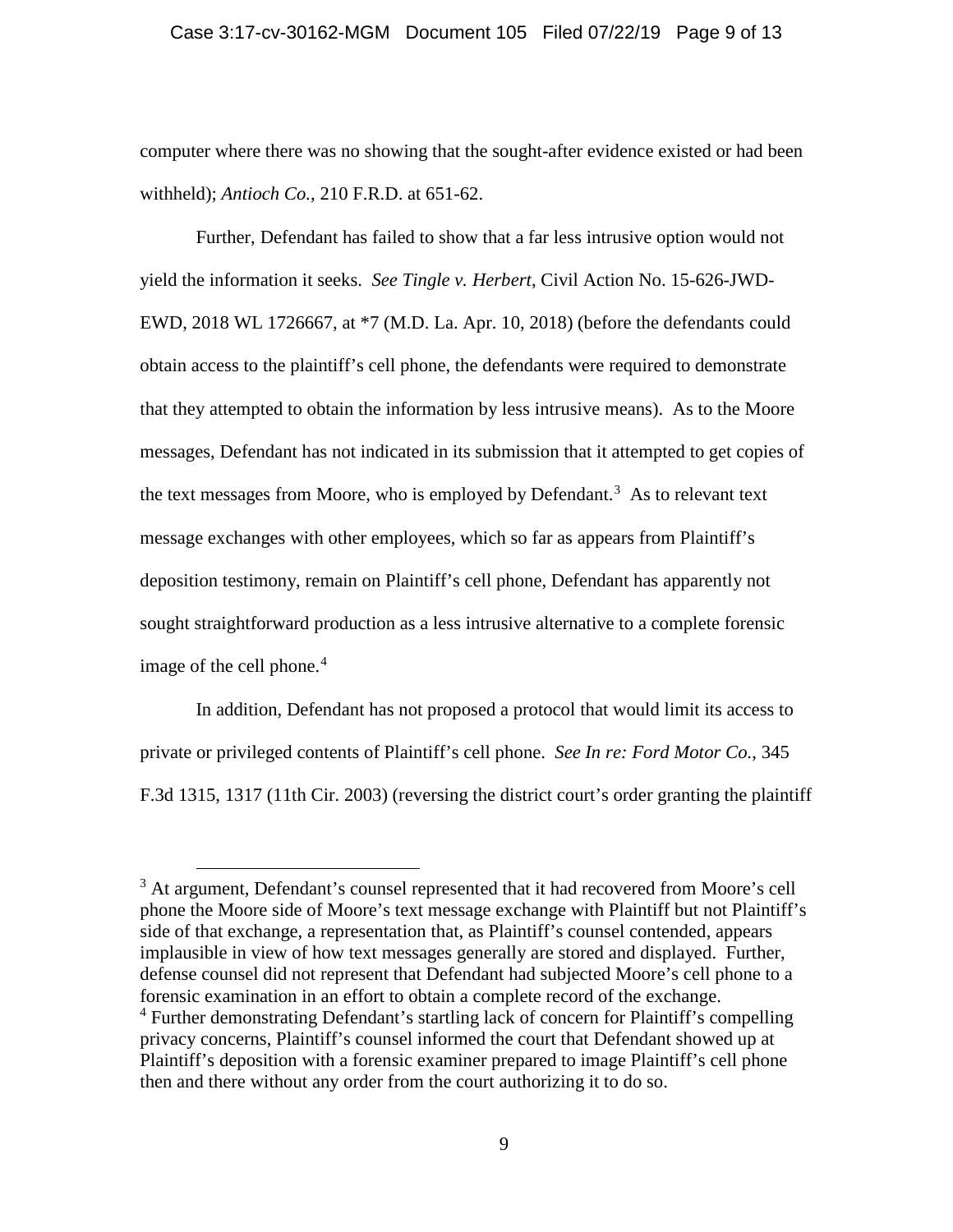#### Case 3:17-cv-30162-MGM Document 105 Filed 07/22/19 Page 10 of 13

access to the defendant's electronic databases; noting that establishing a protocol, including designating search terms, is necessary to restrict a search of a party's electronically stored information); *Charles Schwab & Co. v. Highwater Wealth Mgmt., LLC*, Civil Action No. 17-cv-00803-CMA-NYW, 2017 WL 4278494, at \*7 (D. Colo. Sept. 27, 2017) (denying request for the forensic image of a personal cell phone where the party requesting the image failed to identify protocols that would limit the scope of the search); *contrast Antioch Co.*, 210 F.R.D. at 651, 653 (allowing imaging where a protocol to protect private and privileged material was proposed by the movant).

In support its position, Defendant relies on *In re Honza*, 242 S.W.3d 578 (Tex. App. 2008). The court in *Honza* allowed the forensic imaging of the defendant's computer hard drive by a neutral contractor in order to recover metadata related to two documents that addressed the real estate assignment which was the subject of the litigation. *See id.* at 579. Because the two documents had already been produced in discovery, the existence of the metadata was not in question. *See id.* Further, the party requesting the documents proposed a protocol appropriately tailored to protect the other party's privacy interests while targeting only the information that was relevant to the claim. *Id*. at 583. *Honza* is easily distinguishable from the present situation. Here, unlike *Honza,* Defendant has failed to establish that the Moore text messages are likely to be recovered by a forensic imaging of Plaintiff's cell phone nor has it shown that forensic imaging of Plaintiff's phone is the only means to retrieve text messages he exchanged with Moore. In addition, Defendant has failed to propose a means of restricting access to the phone's contents in a manner that would protect Plaintiff's private and privileged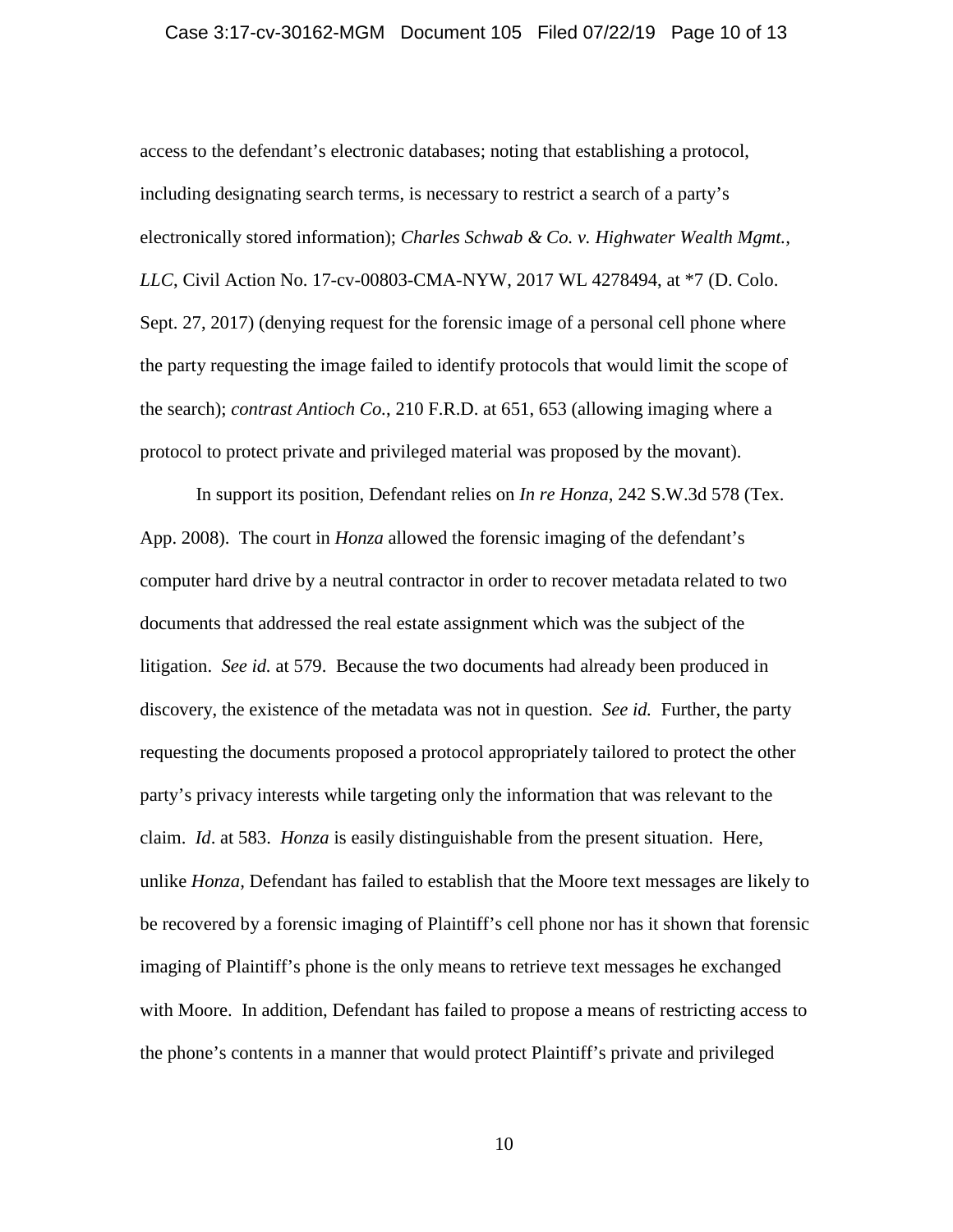information. To the contrary, Defendant's proposal to use the forensic image to see if

Plaintiff has withheld images that Defendant speculates may exist suggests that

Defendant seeks broad and unfettered access to the contents of Plaintiff's cell phone (Dkt

No. 65 at 1).

# C. Spoliation of Evidence

Finally, Defendant has not shown that forensic imaging of Plaintiff's cell phone is

a proper sanction for Plaintiff's alleged spoliation of the Moore text messages (Dkt. No.

65 at 5). Spoliation of evidence is the "intentional, negligent, or malicious destruction of

relevant evidence." *Townsend v. American Insulated Panel Co.*, 174 F.R.D. 1, 4 (D.

Mass. 1997). Because the text messages are electronically stored information ("ESI"),

Fed. R. Civ. P. 37(e) applies. Rule 37(e) provides:

If electronically stored information that should have been preserved in the anticipation or conduct of litigation is lost because a party failed to take reasonable steps to preserve it, and it cannot be restored or replaced through additional discovery, the court:

**(1)** upon finding prejudice to another party from loss of the information, may order measures no greater than necessary to cure the prejudice; or

**(2)** only upon finding that the party acted with the intent to deprive another party of the information's use in the litigation may:

> **(A)** presume that the lost information was unfavorable to the party;

> **(B)** instruct the jury that it may or must presume the information was unfavorable to the party; or

**(C)** dismiss the action or enter a default judgment.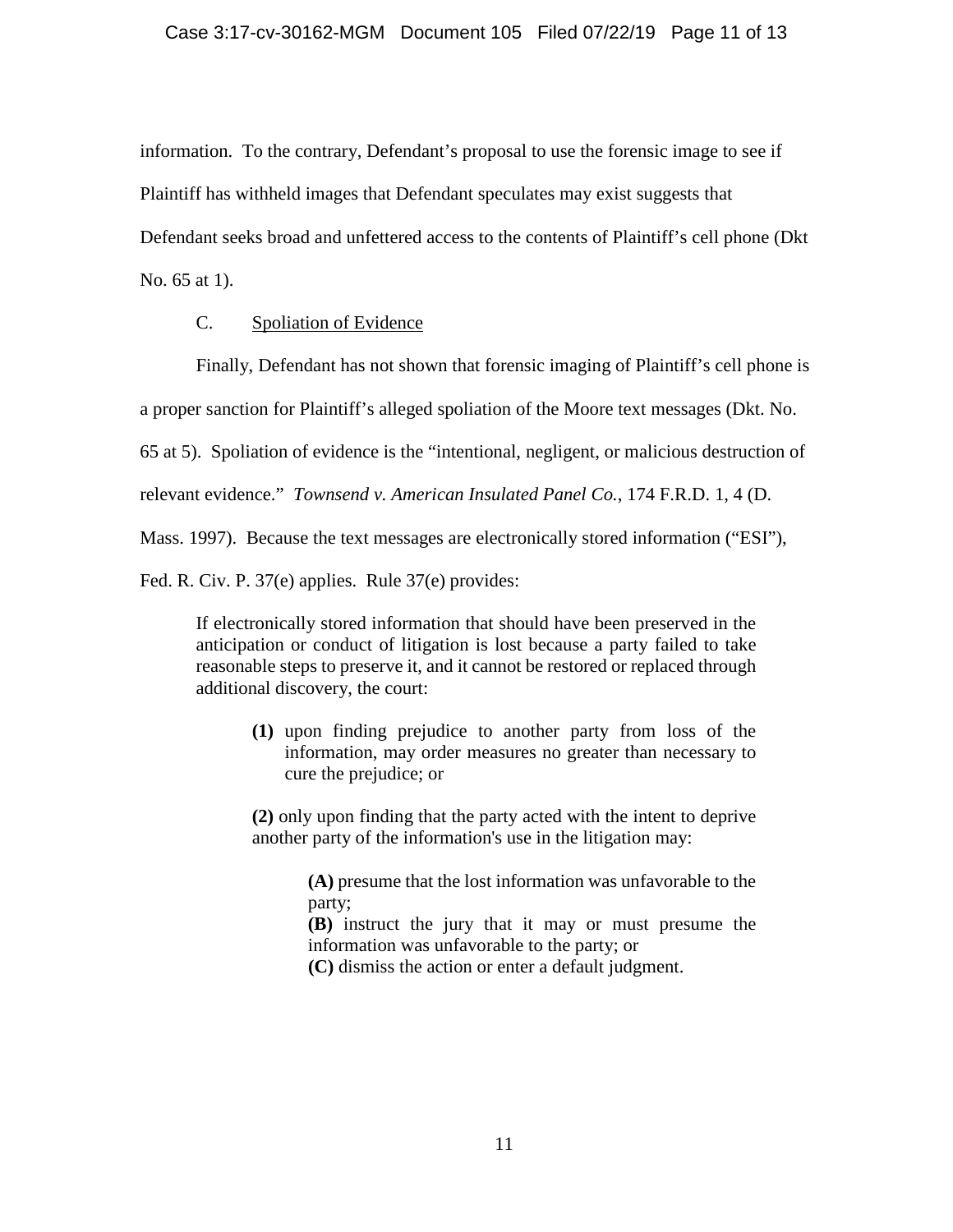#### Case 3:17-cv-30162-MGM Document 105 Filed 07/22/19 Page 12 of 13

Fed. R. Civ. P. 37(e). *See Paisley Park Enters., Inc. v. Boxill,* 330 F.R.D. 226, 232-33 (D. Minn. 2019) (applying Fed. R. Civ. P. 37 to text messages); *Schmalz v. Vill. of N. Riverside,* No. 13 C 8012, 2018 WL 1704109, at \*3 (N.D. Ill. Mar. 23, 2018) (same).

First, Defendant has not met its burden of demonstrating spoliation of the Moore text messages. Defendant did not ask Plaintiff how, when, or why he lost the Moore text messages. In these circumstances, Defendant has not laid a proper foundation for the contention that Plaintiff failed to take reasonable steps to preserve relevant evidence at a time when he reasonably anticipated or was conducting litigation against Defendant.

Assuming that Plaintiff exchanged text messages with Moore in 2017, when according to Defendant, Plaintiff was suspended without pay for a safety violation, Defendant has not shown that Moore has failed to retain these messages.<sup>[5](#page-11-0)</sup> Therefore, Defendant has not established a basis for Rule 37 sanctions. *See* Fed. R. Civ. P. 37(e) (allowing sanctions when ESI has not been reasonably preserved and it cannot be recovered or replaced through additional discovery). Moreover, there is no evidence that Plaintiff acted with the intent to destroy evidence that would be relevant to this case. *See Hefter Impact Tech., LLC v. Sport Maska, Inc.*, Civil Action No. 15-13290-FDS, 2017 WL 3317413, at \*7 (D. Mass. Aug. 3, 2017); c*ontrast Nation-Wide Check Corp. v. Forest Hills Distribs., Inc.*, 692 F.2d 214, 219 (1st Cir. 1982). Because Plaintiff was not asked why he did not have the Moore text messages, there is nothing in Plaintiff's deposition testimony to suggest that he deliberately deleted the text messages.

<span id="page-11-0"></span><sup>&</sup>lt;sup>5</sup> Indeed, if Moore, Plaintiff's supervisor, did not retain copies of text messages with Plaintiff related to a disciplinary matter, Defendant is at least as much at fault as Plaintiff in regard to the potential loss of relevant evidence.